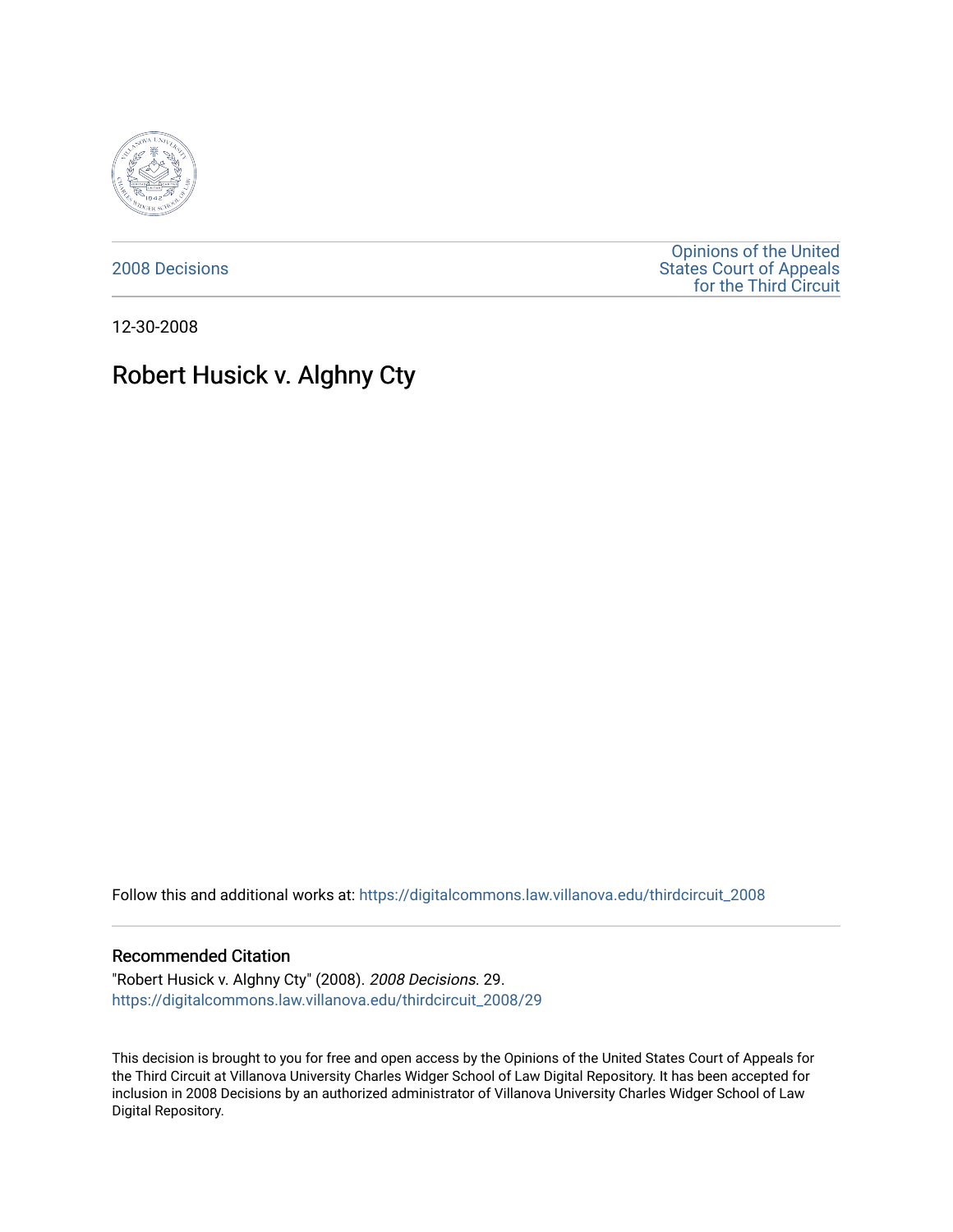#### **NOT PRECEDENTIAL**

## UNITED STATES COURT OF APPEALS FOR THE THIRD CIRCUIT

\_\_\_\_\_\_\_\_\_\_\_

No. 08-2142

ROBERT J. HUSICK, Appellant

ALLEGHENY COUNTY

\_\_\_\_\_\_\_\_\_\_\_\_\_\_\_\_\_\_\_\_\_\_\_\_\_\_\_\_\_\_\_\_\_\_\_\_

vs.

On Appeal from the United States District Court for the Western District of Pennsylvania (D.C. Civil Action No. 07-cv-01175) District Judge: Honorable Nora B. Fischer

\_\_\_\_\_\_\_\_\_\_\_\_\_\_\_\_\_\_\_\_\_\_\_\_\_\_\_\_\_\_\_\_\_\_\_\_

Submitted Pursuant to Third Circuit LAR 34.1(a) December 29, 2008 Before: Chief Judge SCIRICA, CHAGARES and WEIS, Circuit Judges (Opinion filed: December 30, 2008 )

## OPINION \_\_\_\_\_\_\_\_\_\_\_

PER CURIAM.

Robert Husick appeals from the order of the District Court granting

defendant's motion to dismiss his complaint. For the reasons stated below, we will vacate

the District Court's dismissal order and remand for further proceedings.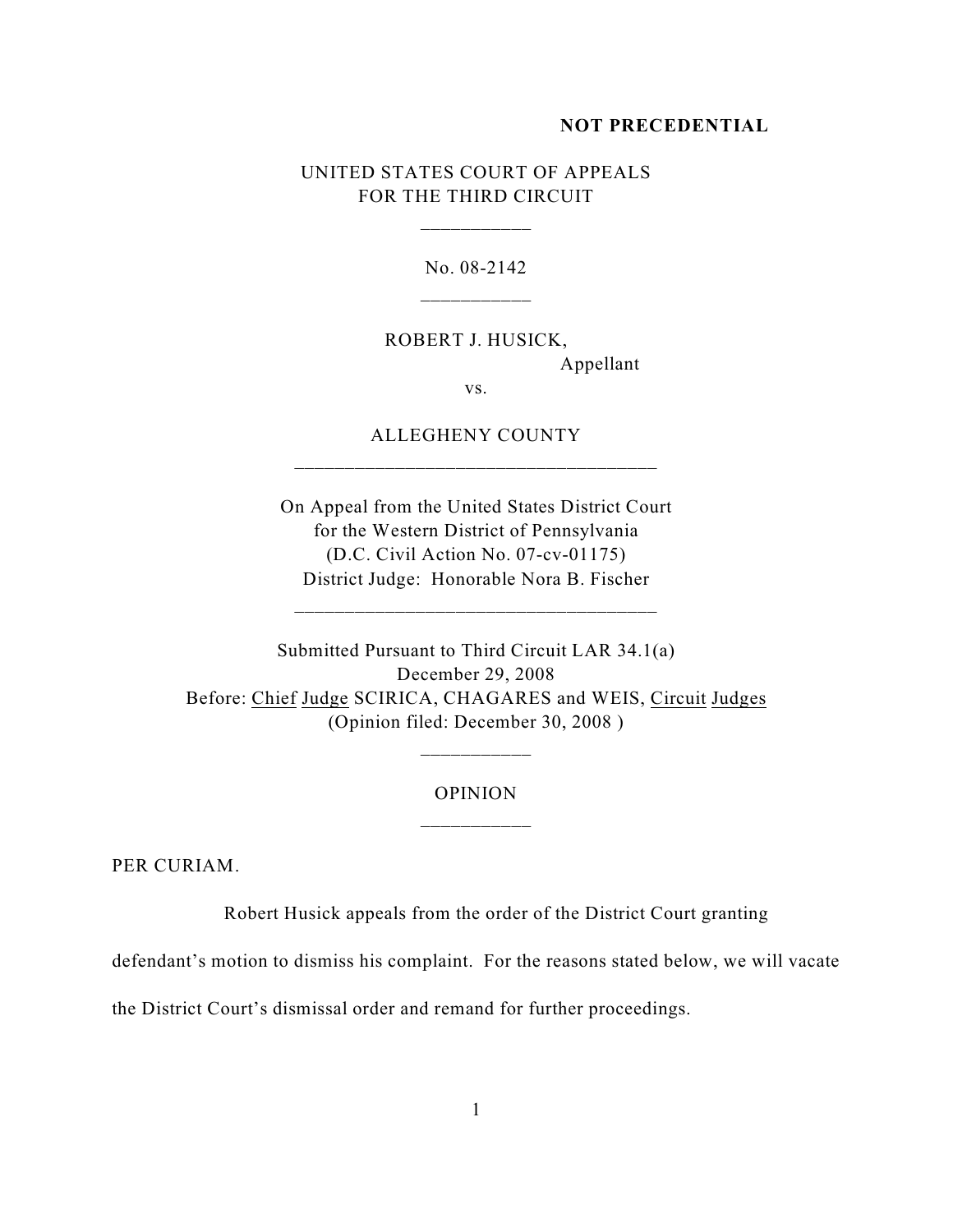On August 28, 2007, Husick, proceeding pro se, filed an action against Allegheny County alleging that discrimination on account of race, gender and age played a part in his termination from the Court of Common Pleas of Allegheny County where he had been employed for almost twenty-nine years. In an order entered on December 27, 2007, the District Court warned Husick that his complaint would be dismissed without prejudice pursuant to Fed. R. Civ. P. 4(m), for failure to make service within 120 days of the filing of the complaint, unless he could show good cause as to why service was not made within that period. In a response dated December 29, 2007 and filed on January 3, 2008 (after being improperly submitted directly to chambers), Husick informed the court that the complaint had been timely served on the defendant. He attached proof of service and also informed the court that he "wish[ed] to proceed with [his] case despite the fact [that he had] not been fortunate enough to retain services of an attorney." The court acknowledged Husick's response in an order entered on that same date and admonished him to comply with the Federal Rules of Civil Procedure, the Local Rules for the Western District of Pennsylvania, and the court's Orders, Policies and Procedures.

Counsel for defendant entered appearances the following month and submitted a motion to dismiss the complaint on February 20, 2008. In that motion, defendant argued that the complaint should be dismissed pursuant to Fed. R. Civ. P. 12(b)(6) given Husick's failure to timely exhaust administrative remedies for his claims based on alleged violations of Title VII of the Civil Rights Act of 1964, 42 U.S.C. §

2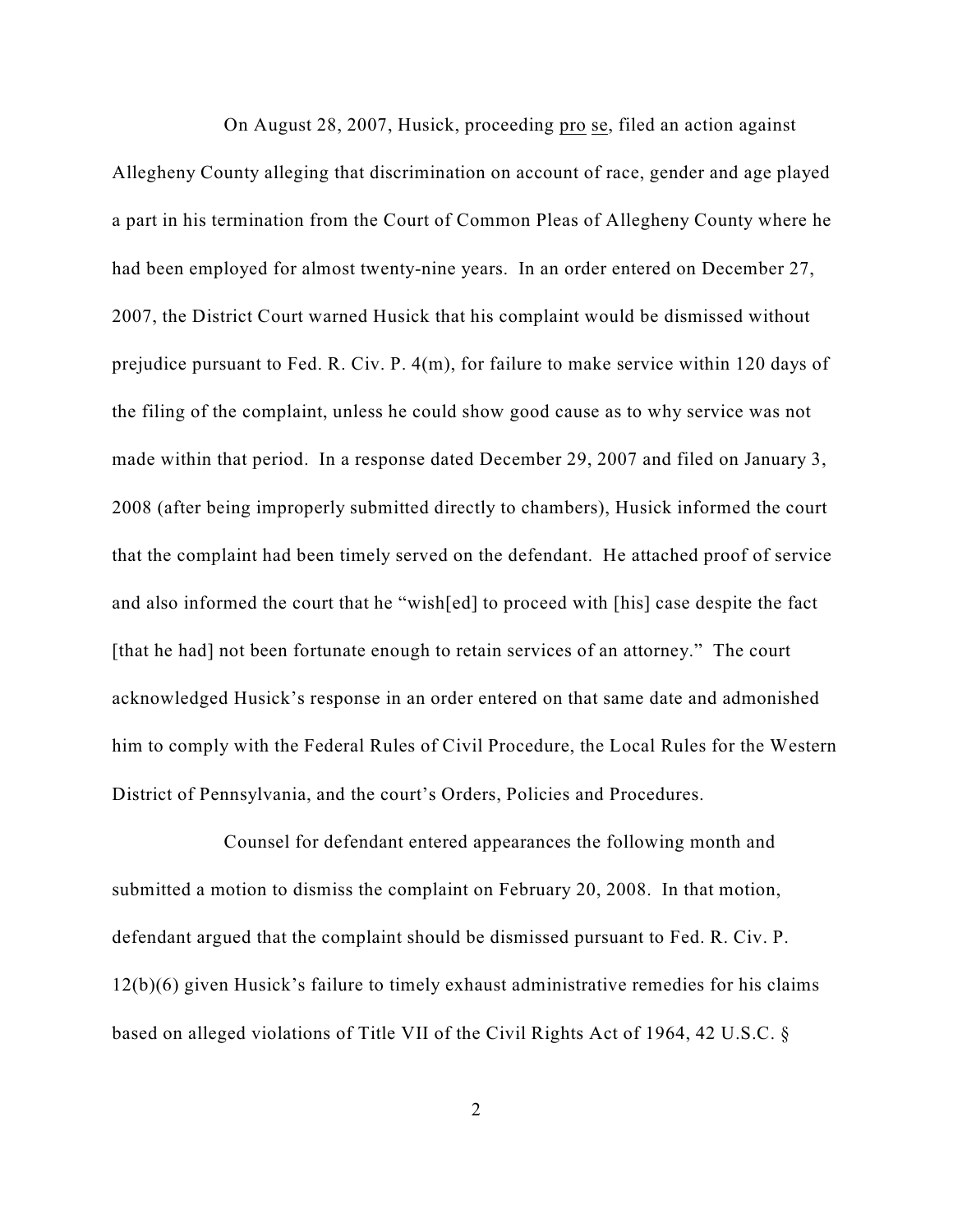2000e et seq., and the Age Discrimination in Employment Act, 29 U.S.C. § 621, et seq., by filing a timely complaint with the Equal Employment Opportunity Commission. Alternatively, defendant argued that Husick's failure to comply with Fed. R. Civ. P. 10(b) made it difficult to frame a responsive pleading and that he should be required to file an amended complaint in compliance with Rule 10(b). The District Court thereafter issued an Order on Motions Practice wherein it advised the parties of the filing requirements for both dispositive and non-dispositive motions. With respect to a response to a dispositive motion, the court instructed that such a response was to be filed within twenty (20) days. Husick, who claims to have been unaware of his obligation to file a substantive response, took no action and, in a two sentence order entered on March 17, 2008, the District Court granted defendant's motion to dismiss because of his failure to file an opposition to that motion. This timely appeal followed.

The District Court had jurisdiction pursuant to 28 U.S.C. §§ 1331 and 1343. We have jurisdiction under 28 U.S.C. § 1291. Our review of the order dismissing the complaint is plenary. Taliaferro v. Darby Twp. Zoning Bd., 458 F.3d 181, 188 (3d Cir. 2006). Having carefully reviewed the record in this case, we conclude that the District Court's order is contrary to our decision in Stackhouse v. Mazurkiewicz, 951 F.2d 29 (3d Cir. 1991). In Stackhouse, we made clear our disfavor of dismissals under Rule 12(b)(6) for purposes of sanctioning a litigant, and held that a Rule 12(b)(6) motion should not be granted without an analysis of the merits of the underlying complaint notwithstanding